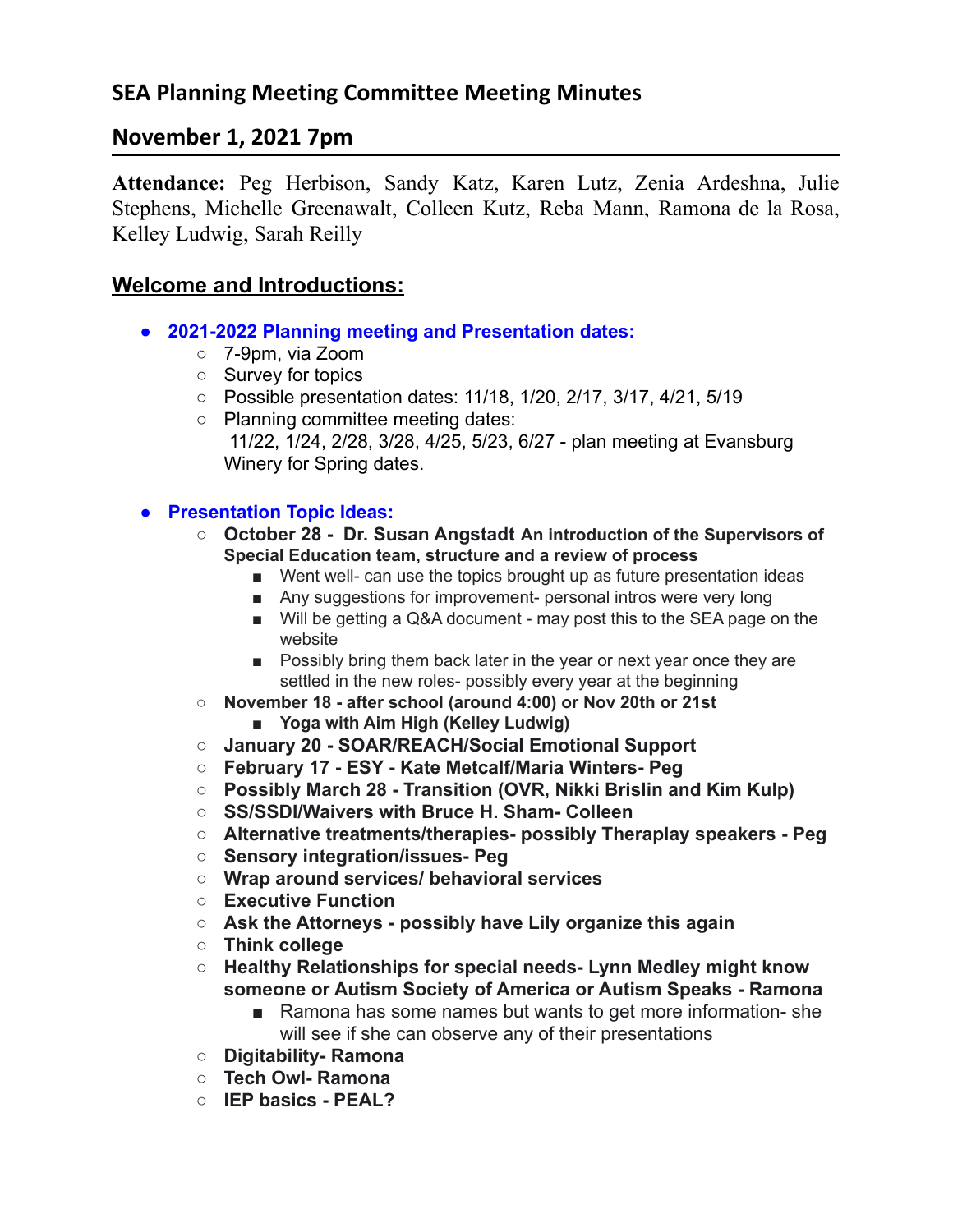- **● Home and School Meeting coverage- talking points are sent out by Sandy and Peg**
	- **○ High school-**
		- **■ Sandy, Peg, Karen, Colleen, Ramona, Michelle, Reba**
		- **■ 2nd Thursday alternate am and pm option to Zoom**
	- **○ Arcola-**
		- **■ Kelley, Zenia**
		- **■ 2nd Thursday alternate am and pm**
	- **○ Skyview-**
		- **■ Kelley, Jodi, Reba**
		- **■ 1st Thursday all pm option to Zoom**
	- **○ Arrowhead-**
		- **■ Zenia -pm only, Leslie**
		- **■ 1st Monday- alternate am and pm**
	- **○ Eagleville-**
		- **■ Jodi, Sarah**
		- **■ 2nd Wednesday- alternate am and pm**
	- **○ Woodland**
		- **■ 1st Wednesday- all pm**
	- **○ Worcester-**
		- **■ Julie**
		- **■ 1st Wednesday all pm Zoom**

## **Updates:**

- **● Best Buddies**
	- **○ Graduation ideas -** purple Best Buddies sash at graduation for all members
	- **○ Arcola best buddies?**
- **● Unified Sports Update**
	- ❏
- **● PA Inclusion Collective Update**
	- ❏ Planned series on Universal Design for Learning in the Spring 2022
	- ❏ Discussions are ongoing with Shelley Moore

#### **Budget:** Michelle, Treasurer

● Our SEA balance is \$2,446